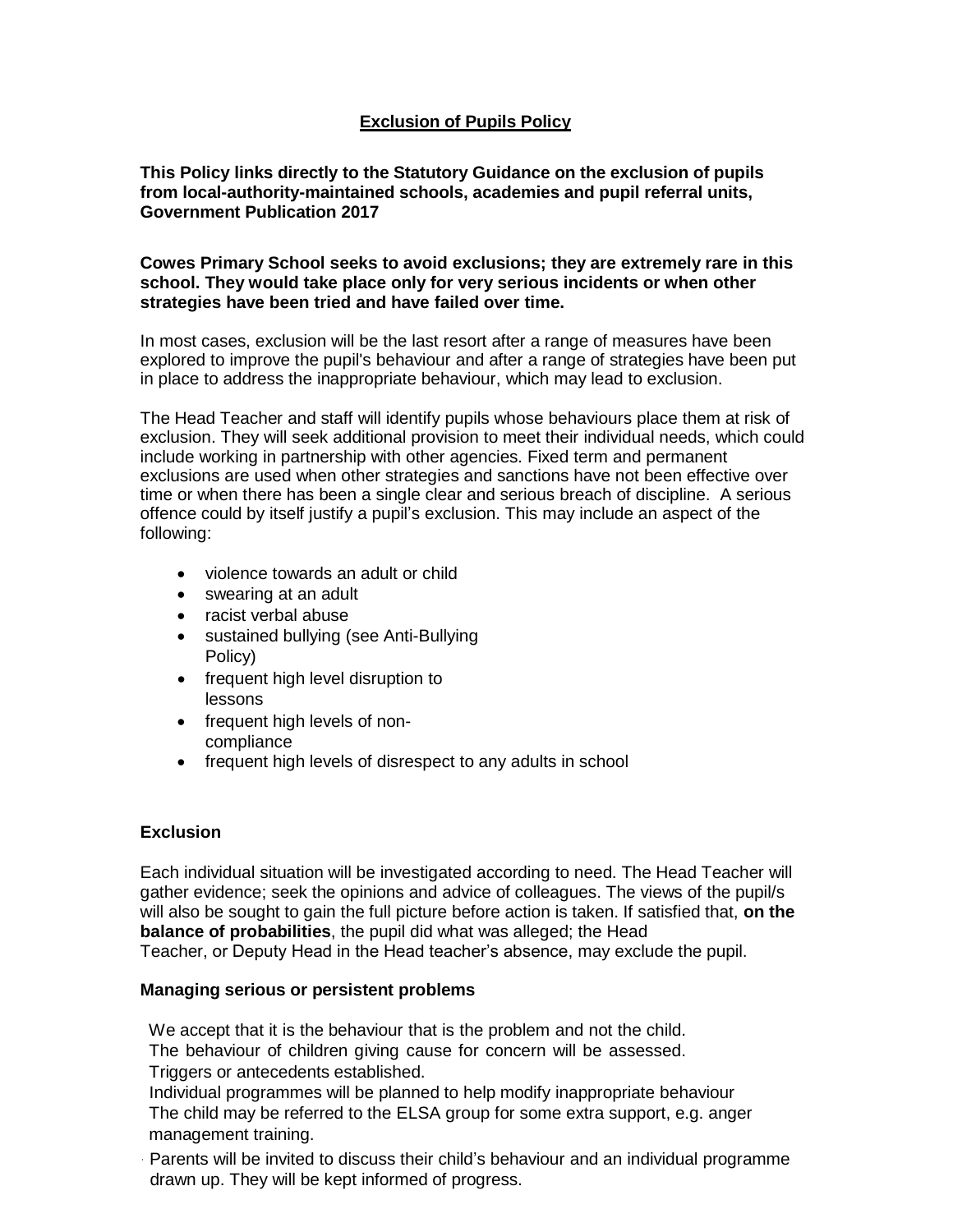## **Individual Behaviour Support Plans**

Behaviour Support Plans will be used to help pupils at risk of exclusion in order to support them to make correct behaviour choices. They will:

- identify objectives and address one target at a time
- include strategies for managing the environment, the class or group, the activities which give rise to the inappropriate behaviours
- emphasise teaching the child alternative positive behaviours
- specify the behaviour that is unacceptable and the consequence should it occur e.g. time-out, reporting to Head teacher etc
- include a form of self-assessment e.g. chart to grade own behaviour during a session – to encourage responsibility for own behaviour

## **Classrooms**

#### **Teaching and learning must be able to take place undisturbed in classrooms.** If this is prevented from happening by an individual or group, the behaviours must be tackled.

The aim of our positive behaviour management policy is:

- to help pupils realise the appropriate behaviour and provide strategy/guidance on putting it right
- to reward positive behaviour
- to help support behaviour modification if pupils persist in making 'wrong' choices with their behaviour

To support good behaviour we have a clear process that is shared with the children. Class rules are established with each class. These are regularly reinforced to ensure that the children are clear about the levels of expectation of their behaviour, and reviewed to ensure consistent use across the whole school.

# **Types of exclusion**

## **1. Fixed term exclusion (formerly known as being 'suspended')**

This is used **when persistent inappropriate behaviour** continues over time or if a one-off serious offence is committed, for example (but not exclusively):

- violence towards an adult or child (which is deliberate and/or causes serious injury)
- swearing at an adult
- racist verbal abuse
- sustained bullying (see Anti-Bullying Policy)

#### **2. Permanent Exclusion (formerly known as being 'expelled') Permanent Exclusion is very rare as it is a very serious matter and is never undertaken lightly.**

Only the Head Teacher can permanently exclude a pupil or a named deputy if the Head Teacher is out of school. The Head Teacher may decide to permanently exclude a pupil only when sure that:

- the pupil has seriously breached the school's discipline policy
- if the pupil remains in school, it would seriously harm the education or welfare of the pupil or others in the school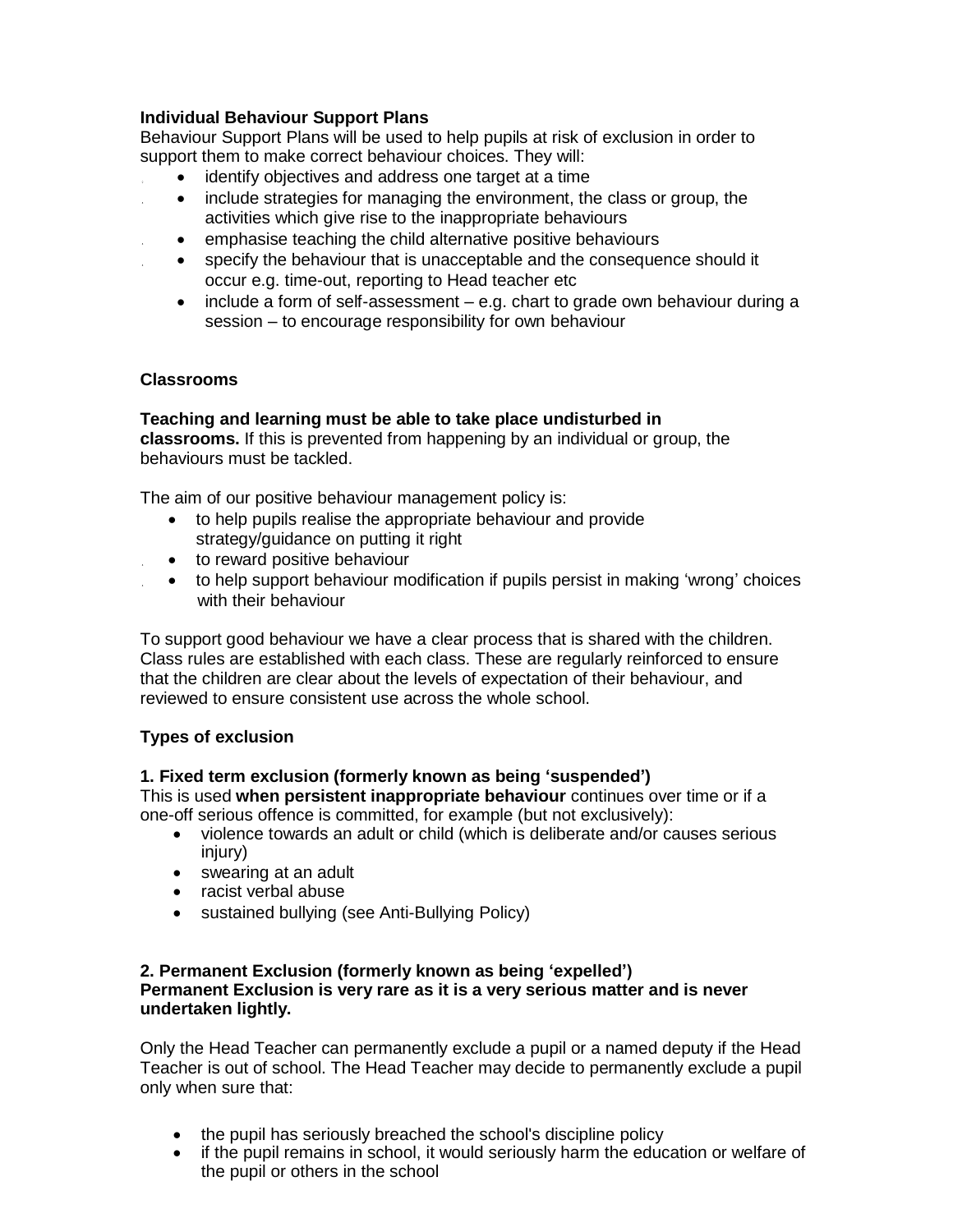- this could be as a result of on-going issues, that other strategies (as mentioned above) have not been successful in addressing
- a one off serious incident (as mentioned above)

There is a formal process for all exclusions and these have to be reported to the Local Authority. The school is able to seek advice from the relevant LA officers. Parents are able to seek advice from the local authority if they have concerns, and may also contact the school's governors, following exclusion; they have the right of appeal – the Department for Education guidelines outline the details that will be made available to them if required.

Parents of all pupils who are excluded on a fixed-term will be invited to a reintegration meeting, usually on the pupil's first morning back into school, so that an appropriate way forward can be agreed. A Pastoral Support Plan will then be put in place to support the pupil. This is reviewed regularly (frequency depending on individual circumstances) with parents until it is no longer felt to be necessary or further measures are needed.

March 2022

Other relevant policies: School Behaviour Policy